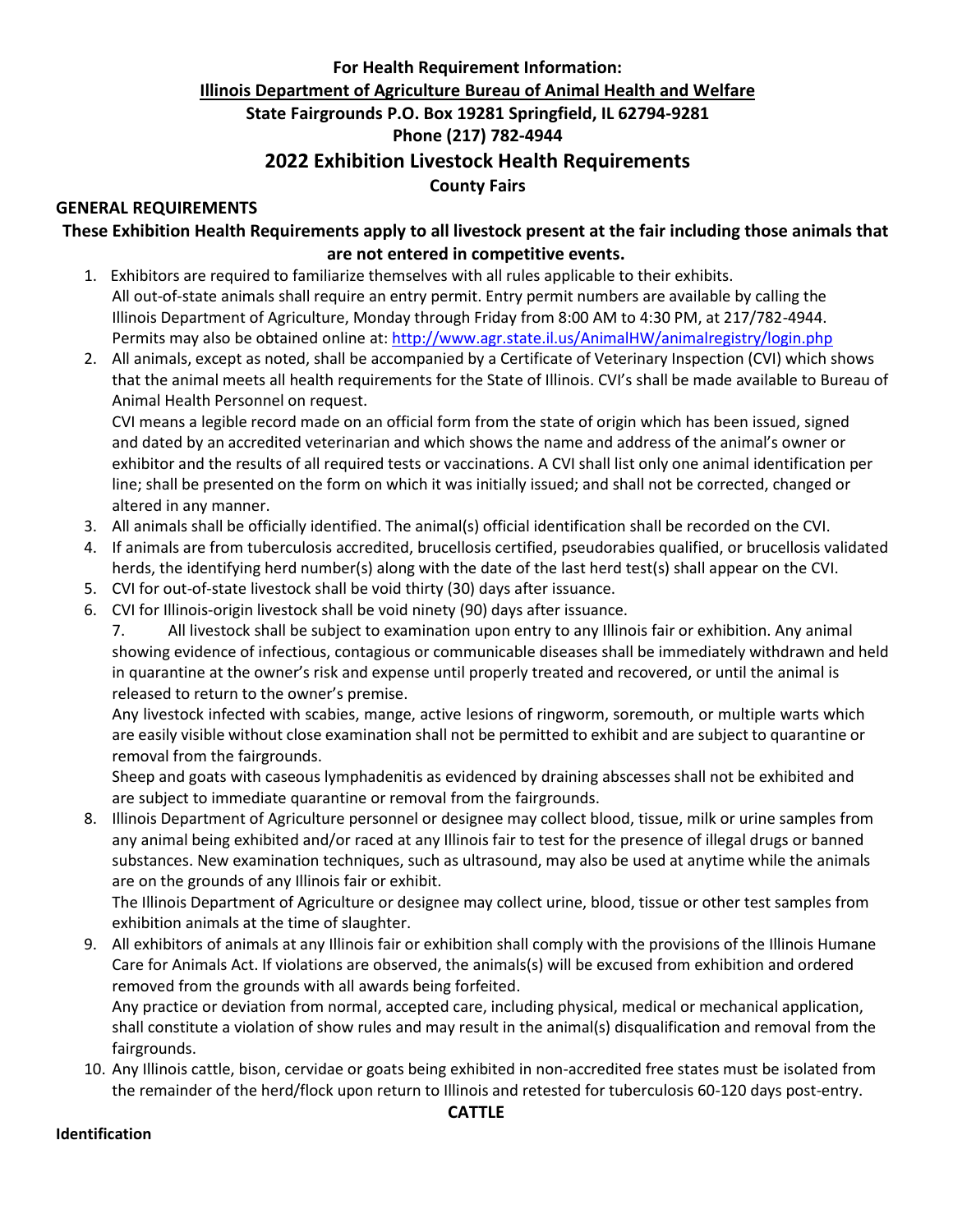Individual identification of each animal shall be either a fully healed and legible tattoo, approved official ear tag, registration number (can only be used if the tattoo is recorded on the registration certificate or for breeds where pictures are acceptable), or individual brands, if brand is recorded on the registration certificate.

## **Illinois Cattle**

#### Brucellosis

Illinois is a Bovine Brucellosis Class-Free State. Brucellosis testing is not required for Illinois cattle.

## Tuberculosis

Illinois is an Accredited Tuberculosis- Free State. Tuberculin testing is not required for Illinois cattle. **Please note: Illinois calves under 6 months of age, and Illinois steers are not required to have a Certificate of Veterinary Inspection.**

## **Out-of-State-Cattle**

All out -of-state cattle are to be accompanied by an entry permit. Entry permit numbers are available by calling the Illinois Department of Agriculture, Monday through Friday from 8:00 AM to 4:30 PM, at 217/782-4944. Permits may also be obtained online at[: http://www.agr.state.il.us/AnimalHW/animalregistry/login.php](http://www.agr.state.il.us/AnimalHW/animalregistry/login.php)

**Brucellosis** 

- 1. Female cattle six (6) months of age and older and bulls eighteen (18) months of age and older shall be negative to an official test for brucellosis within thirty (30) days prior to entry, unless exempt by one (1) of the following:
	- A. Originate directly from a certified brucellosis-free herd.
	- B. Official vaccinates of dairy breeds under twenty (20) months of age or official vaccinates of beef breeds under twenty-four (24) months of age.
	- C. Animal originated from a "Class Free" state (if entire state is so classified)
	- D. Steers and spayed heifers are not required to be tested for brucellosis.
- 2. The negative brucellosis test shall be conducted at a state or federal laboratory within 30 days prior to exhibition. Tuberculosis
- 1. Accredited Tuberculosis Free States
	- A. No tuberculin test required. All cattle, including steers, originating from an Accredited Tuberculosis Free State, may enter Illinois for exhibition when accompanied by a CVI issued by an accredited veterinarian within 30 days.
- 2. Non-Accredited Tuberculosis Free Areas or States (Not TB Free)
	- A. Cattle must originate from a herd where a complete herd test was conducted within the past year.
	- B. The individual animals entering Illinois must be negative to an additional tuberculin test conducted **within 30 days prior to exhibition**.
	- C. Cattle that enter Illinois for exhibition and remain in Illinois (animal does not return to the state of origin within 30 days) must be isolated and retested for TB 60-120 days from the last official TB test date.

#### **SWINE**

## **Illinois Swine**

- Identification
	- 1. Swine shall be identified by an official ear tag, tattoo or recognized breed ear notch.
- 2. Ear notch identification is acceptable for all barrows, crossbred gilts and breeding swine.

## **(Note: Ear notch identification of crossbred swine does not satisfy USDA identification requirements for interstate movement or official testing.)**

Brucellosis

#### **Brucellosis testing is not required for Illinois swine.**

Pseudorabies

#### **Pseudorabies testing is not required for Illinois swine.**

#### **Out-of-State Swine**

All out -of-state swine are to be accompanied by an entry permit. Entry permit numbers are available by calling the Illinois Department of Agriculture, Monday through Friday from 8:00 AM to 4:30 PM, at 217/782-4944. Permits may also be obtained online at:<http://www.agr.state.il.us/AnimalHW/animalregistry/login.php>

Identification

- 1. Individually identified by an official ear tag, tattoo or recognized breed ear notch.
- 2. Ear notch identification **is not** acceptable for crossbred animals.

#### **Brucellosis**

- 1. Breeding swine 4 months of age and older shall be negative to an official test for brucellosis within 30 days prior to exhibition unless exempt by one (1) of the following:
	- A. Originate immediately and directly from a validated brucellosis-free herd.
	- B. Originate directly from a validated brucellosis-free state.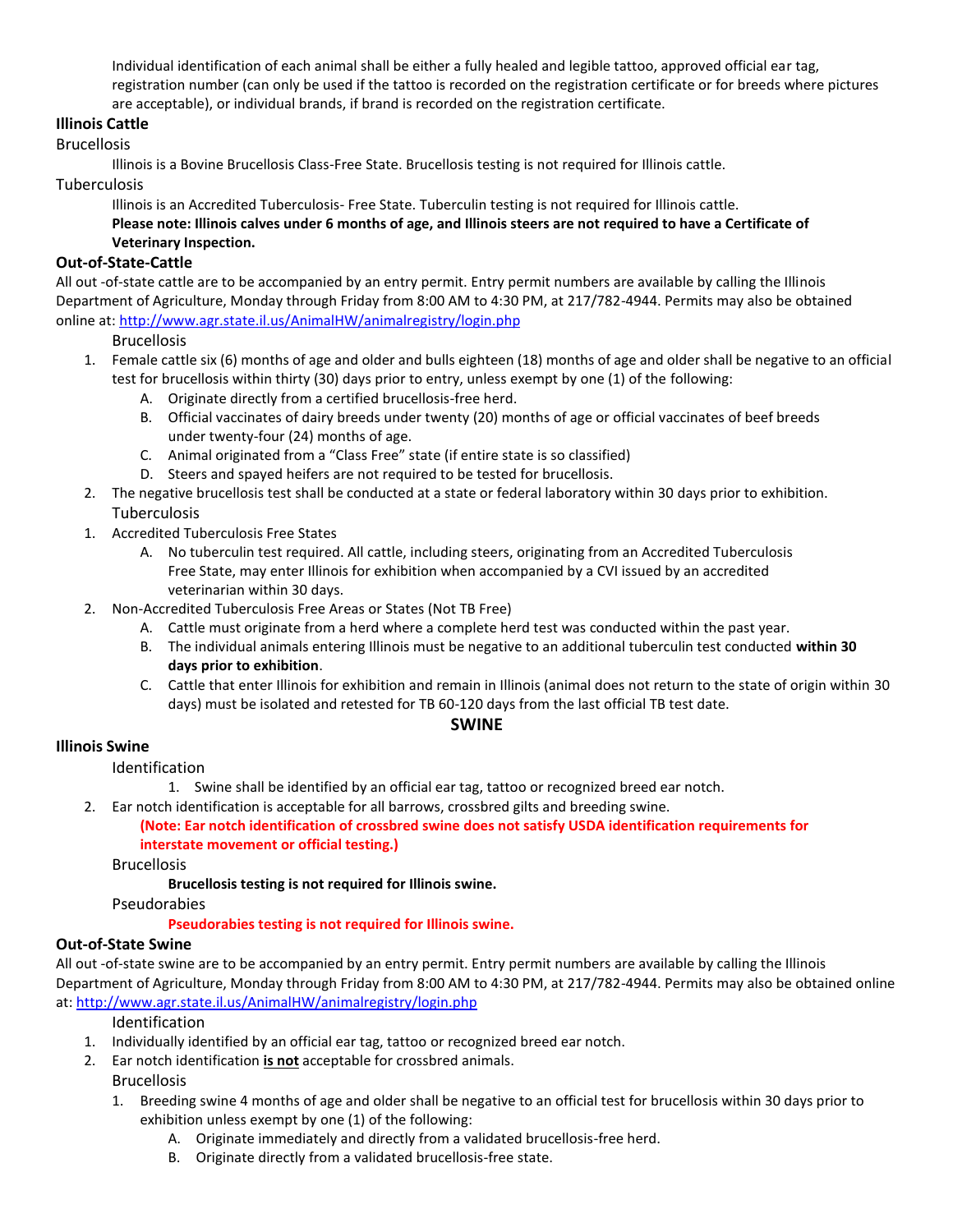2. Swine brucellosis tests for exhibition shall be conducted at a state or federal laboratory. Pseudorabies

- **1. Swine originating from a Pseudorabies Stage IV or V state are exempt from the pseudorabies testing requirement.**
- 2. Swine originating from a Pseudorabies Stage III state shall be negative to an official test for pseudorabies conducted within thirty (30) days prior to entry or originate immediately and directly from a qualified pseudorabies negative herd.
- 3. Swine originating from a Pseudorabies Stage I or II state shall be negative to an official test for pseudorabies conducted within the 10 days prior to entry.
- 4. Barrows and females in market classes must meet the same requirements as breeding swine.

## **SHEEP**

## **Identification**

Individual identification of each animal shall be by an ear tattoo or official metal or plastic tag. A microchip ID is acceptable if the owner provides the reader. Ear tattoos may be used when a registration certificate, listing the tattoo number, accompanies the animal. When using ear tags, the tag must indicate the premises ID and state of origin. The tag number must be assigned by a state or APHIS representative and recorded in the Scrapie Record Database.

## **Market Lambs**

All market lambs must be slick shorn (show ring ready) before weigh-in so that show lamb fungus can be identified.

## **Illinois Sheep**

- 1. Sheep originating from a flock that has previously been classified as either an infected or source flock can be exhibited in Illinois upon the completion of an approved flock plan.
- 2. For any animal born after 1/1/2002, the CVI must include the flock of birth and the flock of origin, if different.

## **Out-of-State Sheep**

All out -of-state sheep are to be accompanied by an entry permit. Entry permit numbers are available by calling the Illinois Department of Agriculture, Monday through Friday from 8:00 AM to 4:30 PM, at 217/782-4944. Permits may also be obtained online at[: http://www.agr.state.il.us/AnimalHW/animalregistry/login.php](http://www.agr.state.il.us/AnimalHW/animalregistry/login.php)

- 1. Sheep originating from a flock that has previously been classified as either an infected or source flock can be exhibited in Illinois upon the completion of an approved flock plan.
- 2. For any animal born after 1/1/2002, the CVI must include the flock of birth and the flock of origin, if different.

## **GOATS**

## **Identification**

Individual identification of each animal shall be by an ear tattoo or official metal or plastic tag. A microchip ID is acceptable if the owner provides the reader. Tattoos may be used when a registration certificate, listing the tattoo number, accompanies the animal. When using ear tags, the tag must indicate the premises ID and state of origin. The tag number must be assigned by a state or APHIS representative and recorded in the Scrapie Record Database. Ears should be used for tattooing when possible. If there is no space in the ear, the flank or tail fold may be used.

## **Illinois Goats**

- 1. Goats originating from a herd that has previously been classified as either an infected or source herd can be exhibited in Illinois upon the completion of an approved herd plan.
- 2. For any animal born after 1/1/2002, the CVI must include the flock of birth and the flock of origin, if different.

## **Out-of-State Goats**

All out -of-state goats are to be accompanied by an entry permit. Entry permit numbers are available by calling the Illinois Department of Agriculture, Monday through Friday from 8:00 AM to 4:30 PM, at 217/782-4944. Permits may also be obtained online at: <http://www.agr.state.il.us/AnimalHW/animalregistry/login.php>

- 1. Goats originating from a herd that has previously been classified as either an infected or source herd can be exhibited in Illinois upon the completion of an approved herd plan.
- 2. Tuberculosis- Goats from areas or states that are not Accredited Bovine Tuberculosis Free, must be accompanied by a CVI indicating that the goats originated from a herd where a complete negative herd test has been conducted within the past twelve (12) months and the individual animals are negative to a tuberculin test conducted within thirty (30) days prior to entry. For any animal born after 1/1/2002, the CVI must include the flock of birth and the flock of origin, if different.

## **HORSES, PONIES, MULES AND OTHER EQUIDAE**

## **Illinois Equine**

- 1. All horses and other equidae, twelve (12) months of age and older attending an advertised equine event, shall be accompanied by a negative test for equine infectious anemia (EIA) conducted within the last twelve (12) months. A copy of this test shall accompany the animal.
- 2. AGID (Coggins) or ELISA tests are accepted.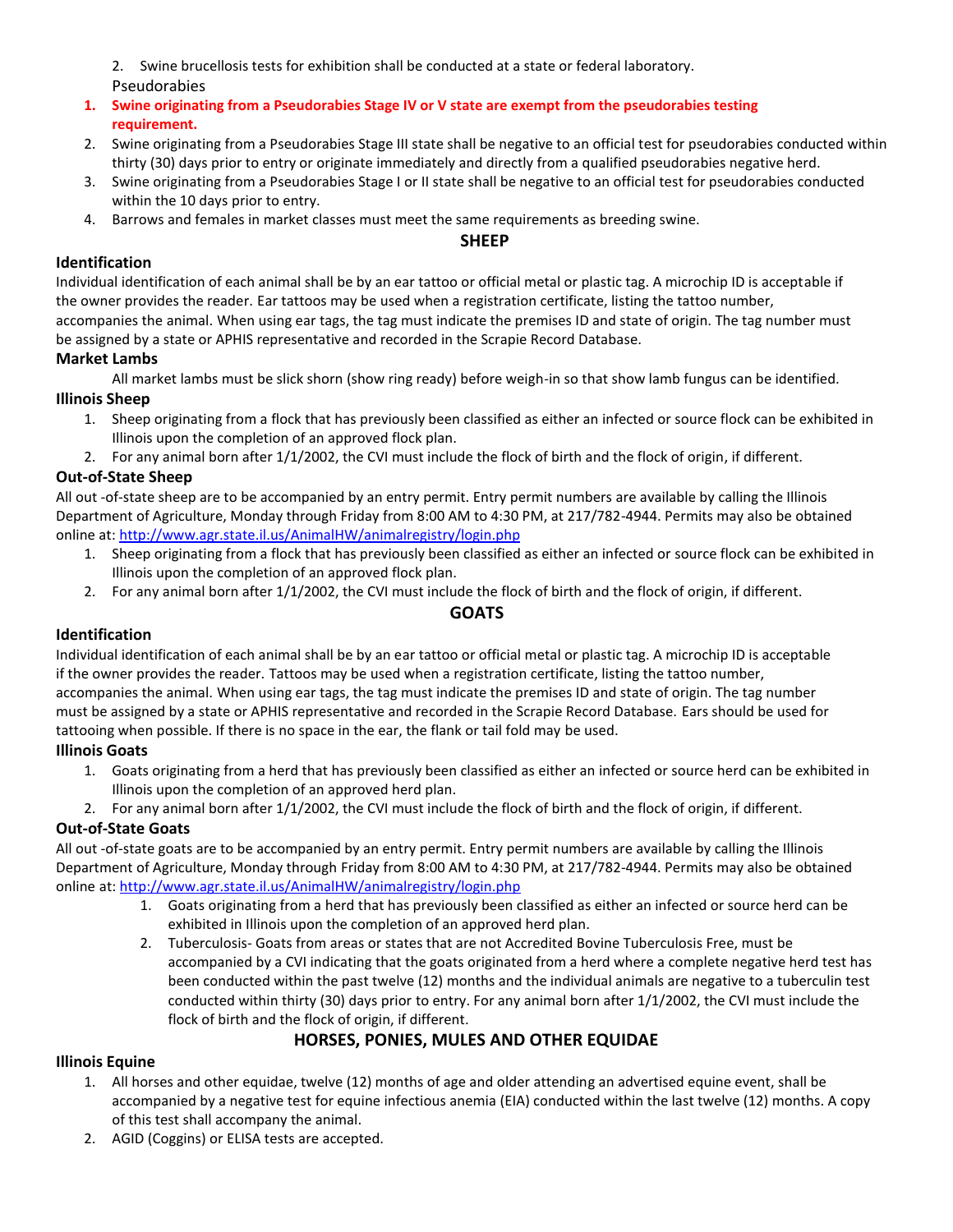- 3. An advertised equine event means a show, rodeo, sale, auction, exhibition, trail ride, or horse fair that is posted or media promoted.
- 4. A CVI is not required for Illinois equine.

## **Out-of-State Equine**

All out -of-state equine are to be accompanied by an entry permit. Entry permit numbers are available by calling the Illinois Department of Agriculture, Monday through Friday from 8:00 AM to 4:30 PM, at 217/782-4944. Permits may also be obtained online at[: http://www.agr.state.il.us/AnimalHW/animalregistry/login.php](http://www.agr.state.il.us/AnimalHW/animalregistry/login.php)

- 1. All horses and other equidae entering Illinois that are twelve (12) months of age or older, shall be accompanied by a negative test for equine infectious anemia (EIA) conducted within the last twelve (12) months. A copy of this test shall accompany the animal.
- 2. AGID (Coggins) or ELISA tests are accepted.
- 3. All horses and other equidae shall be accompanied by a CVI issued within thirty (30) days prior to entry.

## **POULTRY**

- 1. All entries (except waterfowl, i.e. domesticated fowl that normally swim, such as ducks and geese) in a show or exhibition shall have originated from a U.S. Pullorum-Typhoid Clean or equivalent hatchery or flock OR have a negative pullorum-typhoid test within 90 days prior to exhibition. Exhibitor shall show proper information as to name and address of owner or exhibitor, name and address of the authorized testing agent, date of the testing and the number, breed, and species of those tested.
- 2. Prior to being used to transport poultry to a show, all crates, boxes, containers and vehicles shall be thoroughly cleaned and disinfected.
- 3. Any poultry vaccinations must be performed at least 4 weeks prior to delivery to the show.
- 4. Upon admission to a show, all entries shall be examined by the official county fair veterinarian or qualified state personnel who shall also receive and examine all certificates necessary for admission of birds to a show. Birds not in show condition will be excused from exhibition and removed from the premises. Any fowl showing signs of illness during the fair will be removed from the exhibition grounds.
- 5. All out-of-state turkeys must originate from flocks that are officially classified as U.S. Mycoplasma Gallisepticum Clean in accordance with the provisions of the National Poultry Improvement Plan or be negative to a test for Mycoplasma gallisepticum within 30 days prior to entry.
- 6. A permit is also required for out-of-state poultry. A permit may be obtained by calling (217) 782-4944. **Please note: These poultry exhibition requirements do not apply to 4-H and FFA 1-day poultry shows where the entries are taken to the show and returned home the same day. However, a permit is required for out-of-state poultry.**

## **CERVIDAE**

## **(Deer, Elk, Reindeer, Caribou, Moose, Red Deer and other Related Species)**

## **Identification**

All animals shall be individually identified with an approved tag, microchip or tattoo. Elk are required to have two official/approved unique identifiers.

## **Illinois Cervidae**

## **Chronic Wasting Disease**

For cervidae changing ownership or moving within the State, the owner must obtain a permit issued by the Department prior to movement and the cervid must originate from a herd that is enrolled in the Certified Monitored Chronic Wasting Disease (CWD) Program or the Contained Monitored Chronic Wasting Disease Program. The permit shall be obtained no more than 72 hours in advance of the movement of the cervids by providing the following information:

- A) Name and complete mailing address of person exhibiting the cervids;
- B) Certified Monitored Chronic Wasting Disease or Contained Monitored Chronic Wasting Disease Herd number;
- C) Name and complete mailing address of location where the animals will be exhibited;
- D) Number of animals and unique identification of the animals.

## **Tuberculosis**

Illinois is an Accredited Tuberculosis-Free State. Tuberculin test is not required for Illinois cervidae.

## **Out-of-State Cervidae**

## **Chronic Wasting Disease**

- 1. All cervidae entering Illinois must be in compliance with the Illinois Wildlife Code [520 ILCS 5]. For more information, contact the Illinois Department of Natural Resources at 217/782-6384.
- 2. All cervidae entering Illinois must be accompanied by a permit from the Department and a Certificate of Veterinary Inspection that:

a. has been issued by an accredited veterinarian of the state of origin or a veterinarian in the employ of the United States Department of Agriculture;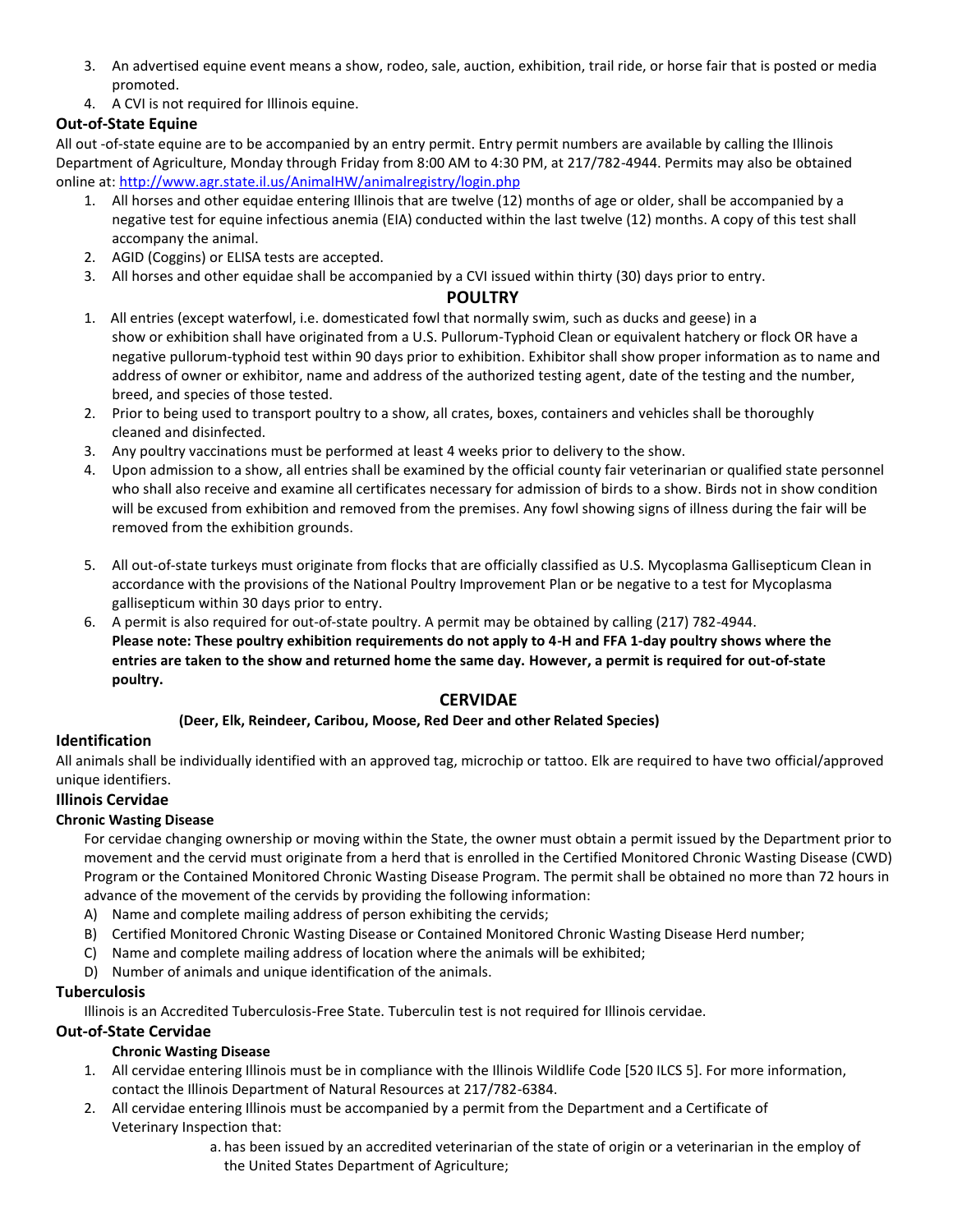- b.is approved by the Animal Health Official of the state of origin;
- c. shows that the cervidae are free from visible evidence of any contagious, infectious or communicable disease or exposure thereto, do not originate from a CWD endemic area (any county and surrounding counties where CWD has been diagnosed in the past five years);
- d.shows that the cervidae are not originating from a herd under quarantine for any contagious, infectious or communicable disease;
- e.shows that the animals originate from a herd that has been monitored for at least 5 years under a state-approved CWD certification program.
- 3. A permit number can be obtained by calling (217) 782-4944. Applicant for permit shall furnish the following information to the Department:
	- a. Name and post office mailing address of Illinois destination;
	- b. Name and post office mailing address of the consignor and/or source herds;
	- c. Name and post office mailing address of the herd veterinarian;
	- d. Number and unique identification of cervidae in shipment.

#### **Brucellosis**

Cervidae six (6) months of age and older must have a negative brucellosis card or PCFIA test within sixty (60) days prior to entry.

#### **Tuberculosis**

- 1. Accredited Tuberculosis Free States
	- All cervidae twelve (12) months of age and over shall be negative to two (2) single cervical test for bovine TB no less than ninety (90) days apart with the second test conducted within ninety
	- (90) days prior to entry. These animals shall be isolated from all other members of the herd during the testing period unless they originate from an accredited, qualified or monitored herd.
		- A.Cervidae from an accredited herd may be moved into Illinois without further TB testing provided that a certificate stating that such cervids originated from an accredited herd accompanies them.
		- B.Cervidae originating from qualified or monitored herds may enter with a negative test within ninety (90) days prior to entry and a certificate stating that the animals originate from a monitored herd.
- 2. Non-Accredited Tuberculosis Free Areas or States (Not TB Free)
	- A. All cervidae shall originate from a herd where a complete herd test was conducted within the past year.
- B. The individual animals entering Illinois must be negative to two (2) additional tuberculin tests conducted within 180 and 30 days prior to entry or exhibition.

#### **RATITES**

#### **(Ostriches, Emus, Rheas, Cassowaries and Kiwis)**

#### **Illinois Ratites**

There are no requirements governing the movement of ratites within Illinois.

#### **Out-of-State Ratites**

- 1. Must be accompanied by a CVI and permit number. Entry permits are available by calling the Illinois Department of Agriculture, Monday through Friday from 8:00 AM to 4:30 PM, at 217/782-4944.
- 2. Individually identified by leg band or microchip.
- 3. Negative test for Avian Influenza within 10 days prior to entry.

#### **PIGEONS**

There are no requirements governing the movements of pigeons within or into Illinois.

#### **RABBITS**

There are no requirements governing the movements of rabbits within or into Illinois.

#### **LLAMAS**

There are no requirements governing the movement of llamas within Illinois. A permit and health certificate is required for out-of-state llamas. Entry permit numbers are available by calling the Illinois Department of Agriculture, Monday through Friday from 8:00 AM to 4:30 PM, at (217) 782-4944. Permits may also be obtained online at: <http://www.agr.state.il.us/AnimalHW/animalregistry/login.php>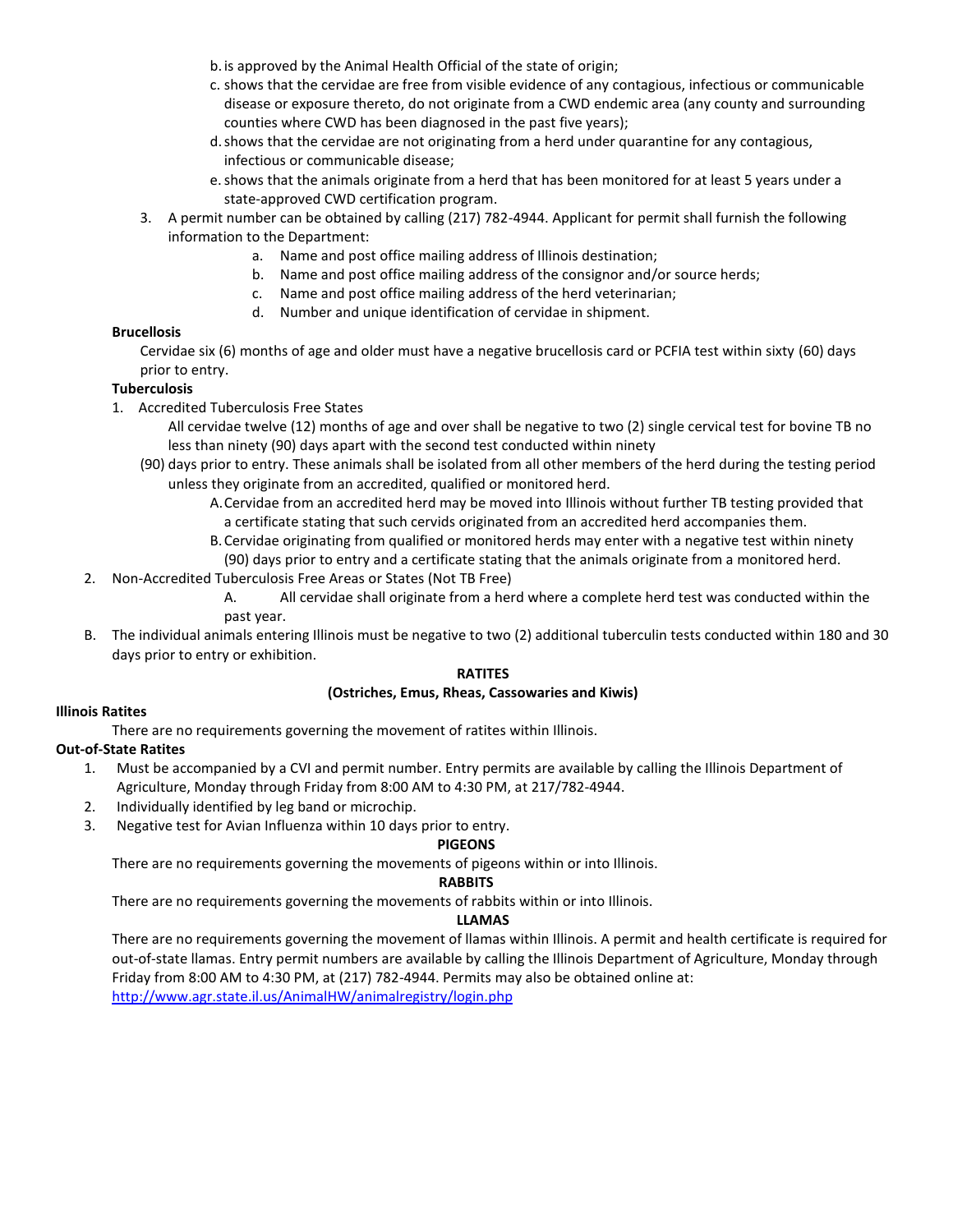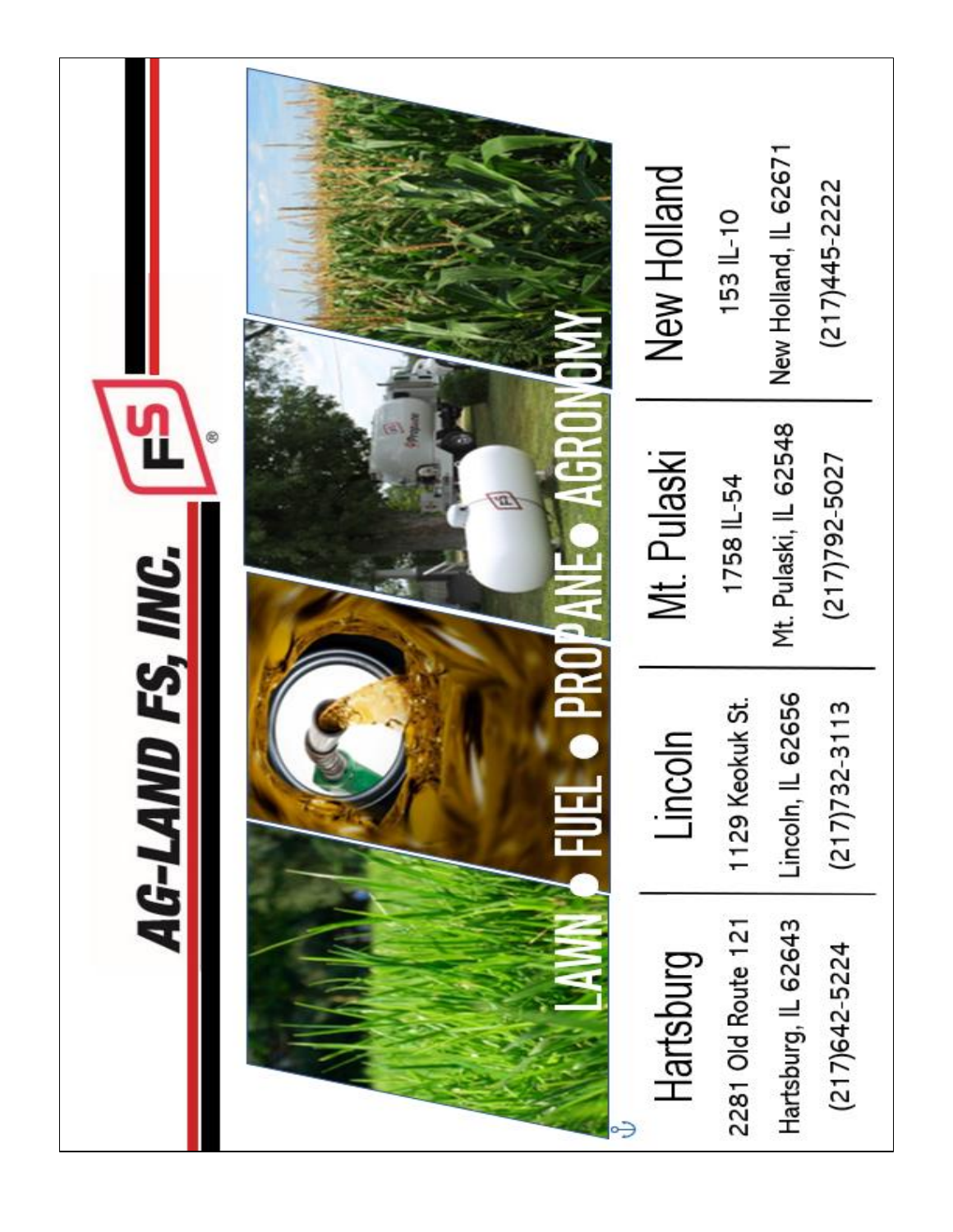# **Always Here When There's Work to Be Done**

AHW... Committed to Serving Our Ag, Turf and Commercial Customers.



WAUCONDA, IL | WILLIAMSPORT, IN | SOLUTION CENTER